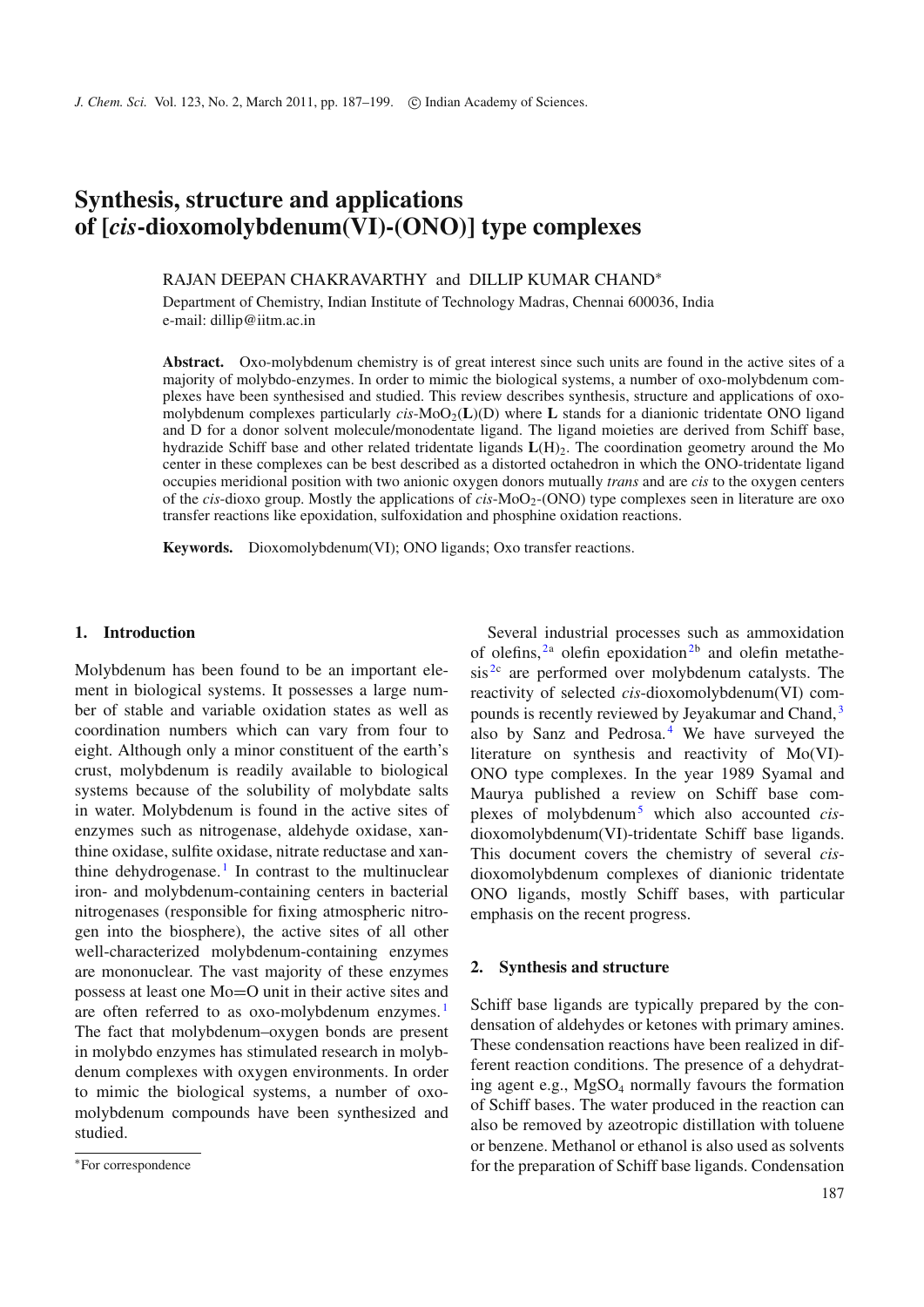<span id="page-1-0"></span>

**Scheme 1.** Synthesis of *cis*-dioxomolybdenum(VI) Schiff base complexes.



**Figure 1.** Various ONO type Schiff base ligands  $L(H)$ <sub>2</sub> used for the preparation of *cis*-dioxomolybdenum(VI) complexes  $[cis-MoO<sub>2</sub>(**L**)(**D**)]$  (reference numbers are given in brackets).

of salicylaldehyde or its derivatives with amino-alcohol or amino-phenol results in the formation of a Schiff base ligands,  $L(H)_{2}$ . A general scheme for the synthesis of a majority of the  $cis-MoO<sub>2</sub>(ONO)$  type complexes,

is shown in scheme [1](#page-1-0) and more examples are included in figure  $1.6-33$  $1.6-33$  $1.6-33$  This family of complexes, introduced by Rajan and Chakravorty,  $6.9$  $6.9$  has been prepared by reacting Schiff bases with suitable molybdenum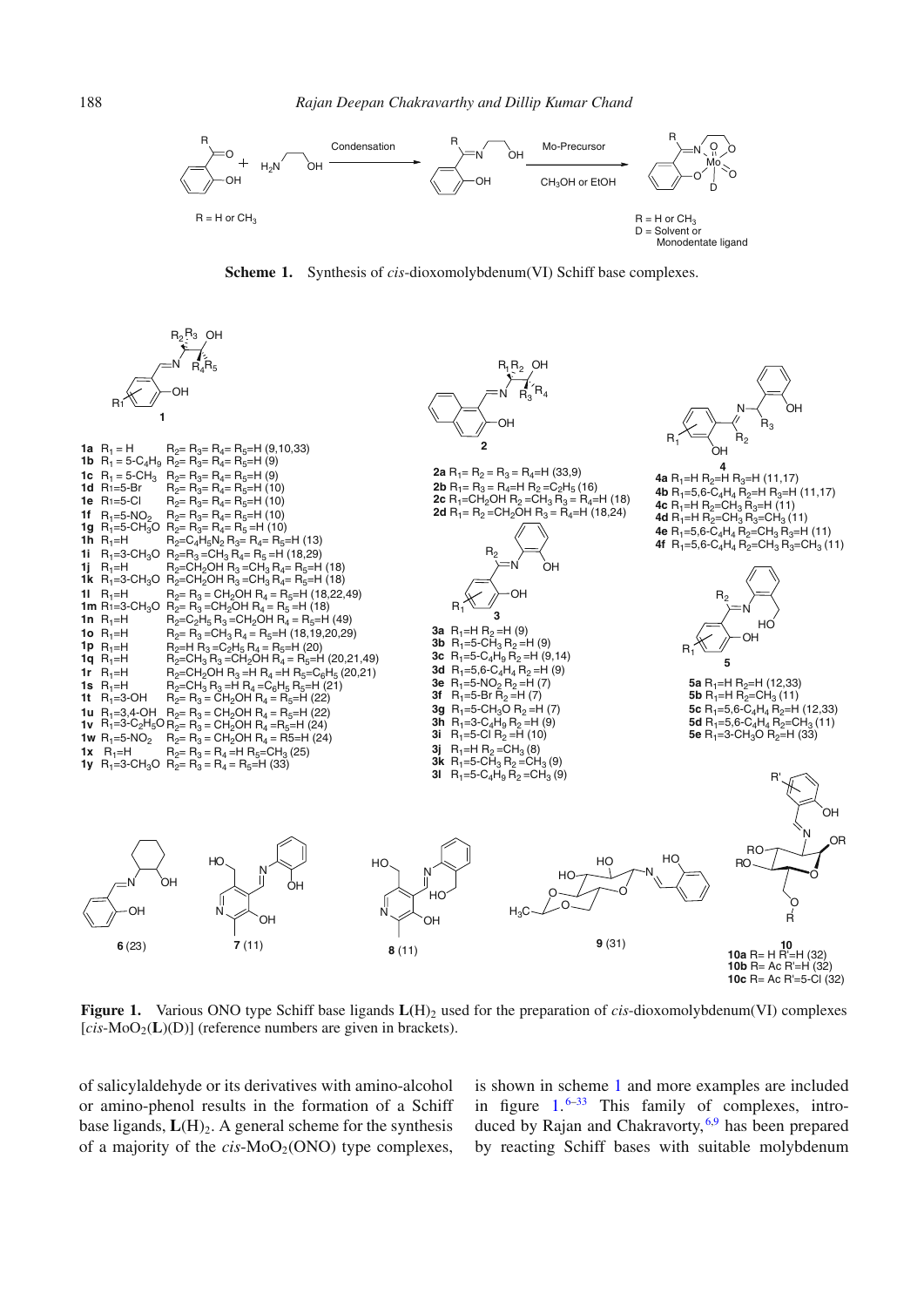<span id="page-2-0"></span>

Figure 2. Coordination geometry of monomeric, dimeric, and oligomeric Mo(VI) complexes.



**Scheme 2.** The isomers suggested due to conformational changes (i.e.,  $A-\delta$ ,  $A-\lambda$ ,  $B-\delta$  and  $B-\lambda$ ) of a monomeric Mo(VI) complex.

precursors such as  $MoO<sub>2</sub>(acac)<sub>2</sub>$ ,  $MoO<sub>2</sub>(sal)<sub>2</sub>$ , molybdates or molybdenum dichloride dioxide in alcohol.

Molecular formula of these complexes can be represented as  $[cis-MoO<sub>2</sub>(**L**)(**D**)]$  where **L** stands for a dianionic tridentate ligand and D for a donor solvent molecule/monodentate ligand. Dioxomolybdenum complexes of comparable types have also been prepared with Schiff bases derived from *o*-hydroxyacetophenone and derivatives.  $6-33$  $6-33$  Depending on the method of preparation, molybdenum precursor of choice and reaction conditions, the complexes synthesized with dianionic

tridentate ligands are of the following types: monomeric  $[cis-MoO<sub>2</sub>(**L**)(**D**)]$ , which is dominant, or dimeric  $[(MoO(\mu-O)(L))_2]$  with asymmetric double oxygen bridge, or polymeric with single oxygen bridge (figure [2\)](#page-2-0). The coordination geometry around the Mo center in a mononuclear complex can be best described as a distorted octahedron in which the ONO-tridentate ligand occupies meridional position with two anionic oxygen donors mutually *trans* and are *cis* to the oxygen centers of the *cis*-dioxo group (figure [2\)](#page-2-0). The usual octahedral geometry of a molybdenum center is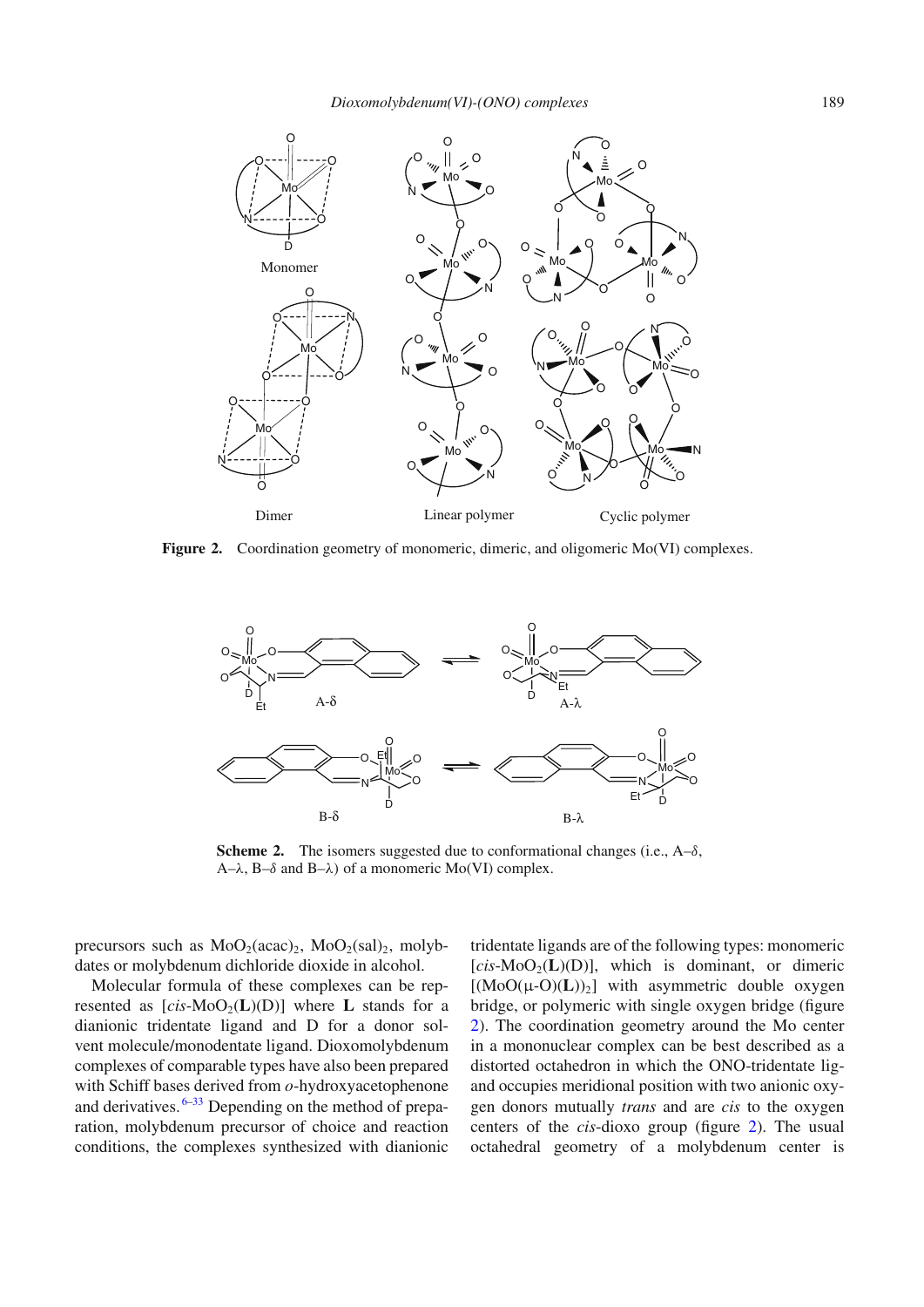<span id="page-3-1"></span>

**Scheme 3.** Proposed pathway showing inter-conversion of the isomers A and B.

additionally completed by a coordinated solvent molecule or monodentate neutral ligand (D). The labile coordination site of molybdenum occupied by D allows favourable uptake and activation of substrates during the Lewis acid catalysed transformations. However, this site can also be responsible for dimerization and oilgomerization/polymerization of mononuclear complexes. The coordination polymer of a polynuclear dioxomolybdenum(VI) complexes generally exhibits a linear  $Mo=O^{\dots}Mo=O^{\dots}$  chain where the axial oxo-ligand participates in bridging. The arrangement gives rise to a structure where one (MoO(μ-O)(**L**)) unit coordinates to the sixth site of the molybdenum atom of an adjacent unit. Tri/tetranuclear cyclic structures having three/four such units cyclised to give six/eight-membered rings or even higher nuclearity cyclic structures are also known. [29](#page-12-5)

The mononuclear complexes exhibit two stretching frequencies  $[v(O=Mo=O)]$  in the region 910– 950 cm<sup>-1</sup> and 890–925 cm<sup>-1</sup> indicating the presence of *cis-MoO*<sub>2</sub> fragment. However, oligomeric compounds show only one  $\nu$ (Mo=O) vibrational stretching frequency in the region 930 cm<sup>-1</sup> and a strong characteristic band around 800 cm<sup>-1</sup> due to Mo=O<sup>....</sup>Mo=O<sup>....</sup> interaction. Thus, IR spectroscopy can be used to distinguish an oligomeric complex from a monomeric complex.<sup>[9](#page-12-4)</sup>

The oligomers react with a wide variety of unidentate neutral ligands, (D) such as aldehydes, amides, amines, sulfoxides, phosphine oxides, water, alcohols and phosphines to form mononuclear complexes. Further, the mononuclear molybdenum complexes can undergo ligand substitution reactions where (D) can be substituted by (D') as shown in equation [1.](#page-3-0)

<span id="page-3-0"></span>
$$
cis-MoO2(L) (D) + D' \rightarrow cis-MoO2(L) (D') + D.
$$
\n(1)

On the basis of ligand displacement reactions, the binding of some D (or D ) increases in the order of

acetaldehyde < benzaldehyde < ethanol < anisaldehyde < dimethylformamide < picoline < dimethyl sulfoxide  $\lt$  imidazole  $\lt$  pyridine-*N*-oxide.<sup>[9](#page-12-4)</sup> The complexes are found to be non-electrolyte and diamagnetic as expected for a  $4d<sup>0</sup>$  system, however, ligand to metal charge transfer (LMCT) band can be seen in the electronic spectrum. [7](#page-12-6)[,10](#page-12-7)

Nakajima *et al.* have discussed structural properties of a monomeric complex in the solid and solution states. [16](#page-12-8) The *cis*-dioxomolybdenum(VI) complex of the chiral Schiff base ligand, **2b** derived from 2-hydroxy-1-naphthaldehyde and (*R*)-2-aminobutanol can potentially give four possible isomeric structures i.e.,  $A-\delta$ ,  $A-\lambda$ ,  $B-\delta$  and  $B-\lambda$  due to the conformational changes of the non-planar five-member ring as shown in scheme [2.](#page-2-0)

Observation of only one set of signals in the proton NMR spectrum of the complex, even at low temperature, suggests rapid exchange of the isomers in NMR time scale. However, the X-ray crystal structure revealed the existence of the  $A-\delta$  isomer, in solid state. Fast puckering of the conformation of the chelate



**Figure 3.** Four isomers of the monomeric complex generated from a prochiral ligand. The complex B–*R* is the mirror image of A–*S*, and B–*S* is the mirror image of A–*R*.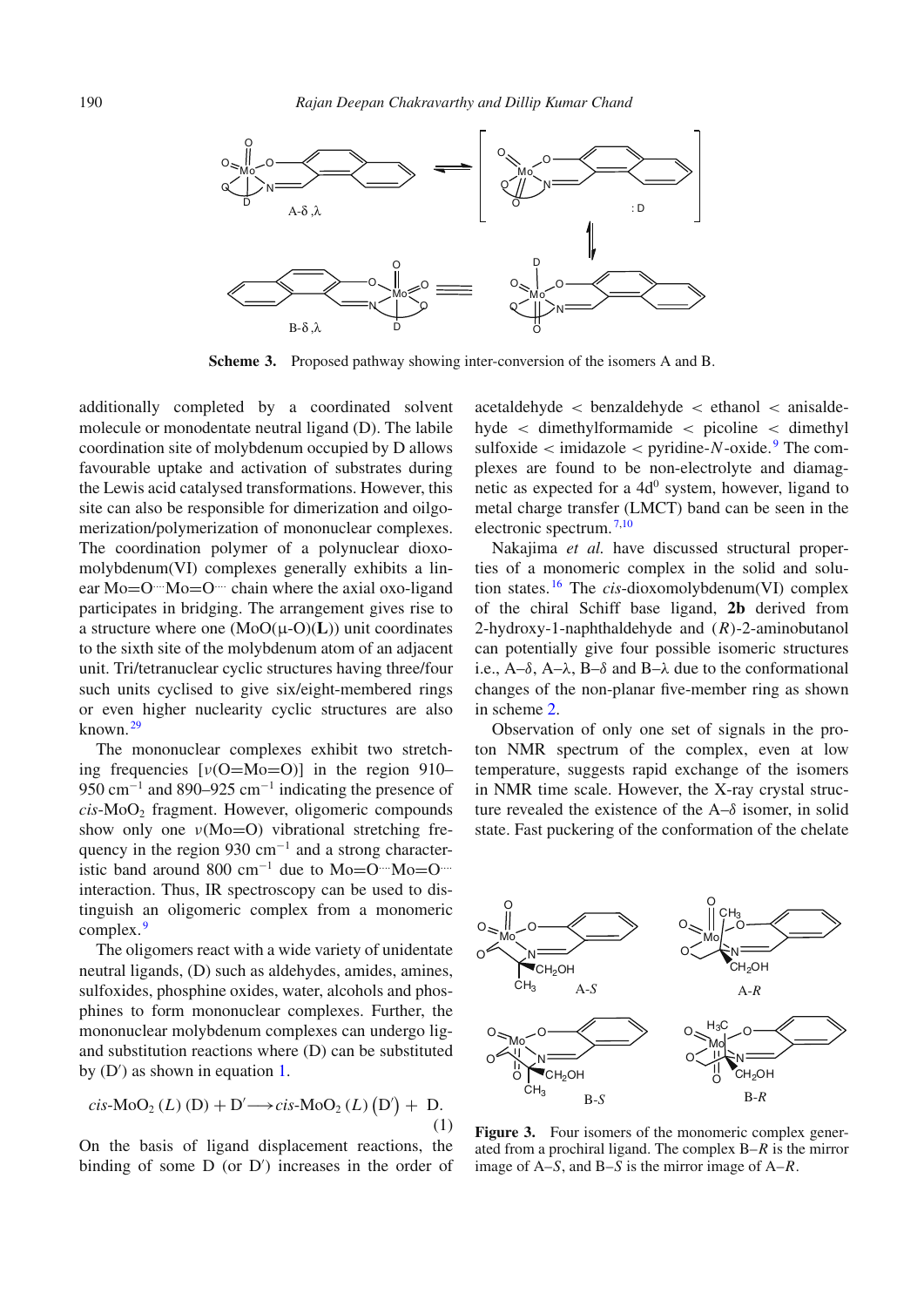<span id="page-4-0"></span>

**Scheme 4.** Selective synthesis of monomeric and dimeric Mo(VI) complexes.

ring of aminoalcohol moiety is suggested as a factor responsible for the dynamic equilibrium between  $\delta$  and λ isomers. Inter-conversion between the isomers A and B would also proceed by dissociation of monodentate ligand followed by rotation of *cis-*dioxo moiety and recoordination of the ligand (scheme [3\)](#page-3-1).

On the other hand, prochiral Schiff base ligand, **1q** derived from salicylaldehyde and 2-amino-2-methyl-1,3-propanediol becomes chiral upon coordination to form the Mo(VI) complex (figure  $3$ ).<sup>[21](#page-12-9)</sup>

Głowiak and coworkers reported an independent method for the synthesis of monomeric and dimeric complexes (scheme [4\)](#page-4-0). [30](#page-12-10) A monomeric complex containing one extra zwitterionic ligand is also prepared. The authors suggested that the formation of different dioxomolybdenum(VI) complexes mainly depend on the basicity of the nitrogen atom of the Schiff base, synthetic methodology and reaction conditions.

The formation of monomeric and dimeric Mo(VI) complexes based on solvent effect and its interconversion in cases of a tridentate amino-bisphenol ligand system (scheme [5\)](#page-4-1) is explained by Lehtonen *et al.* [34](#page-12-11) Reaction of the tridentate ligand with  $MoO<sub>2</sub>(acac)$ <sub>2</sub> in methanol leads to the formation of

<span id="page-4-1"></span>

**Scheme 5.** Formation of monomeric and dimeric Mo(VI) complexes of a tridentate amino-bisphenolate ligand.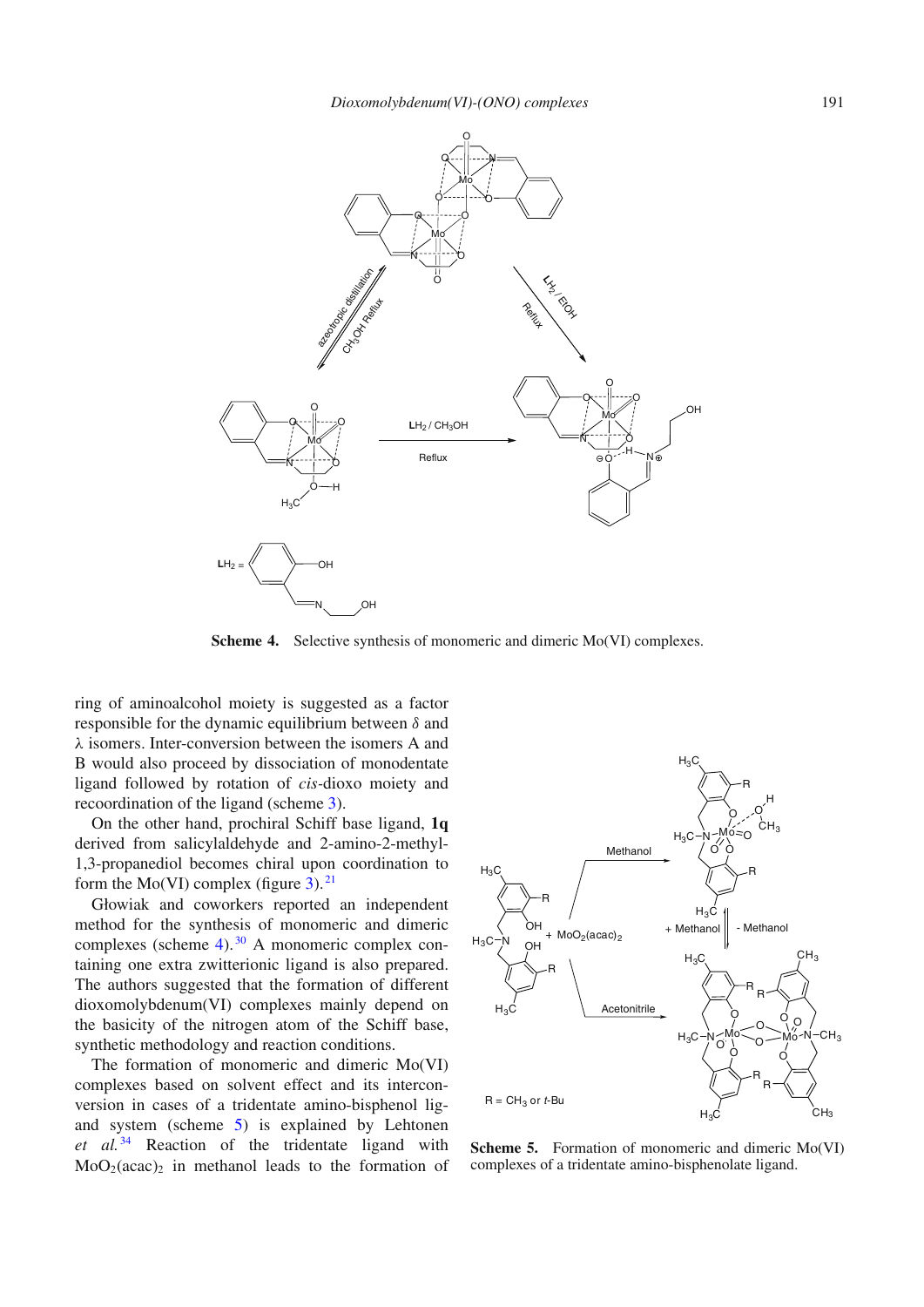<span id="page-5-0"></span>

**Scheme 6.** Synthesis of a Mo(VI) Schiff base complexe by selective inversion at C–1 carbon of a sugar-based ligand.

monomeric dioxomolybdenum(VI) complexes of general formula  $[cis-MoO<sub>2</sub>(L)(CH<sub>3</sub>OH)]$ . Similar reaction in acetonitrile solvent leads to dimeric dioxomolybdenum(VI) complexes of formula  $[(MoO(\mu-O)(L))_{2}]$ (scheme [5\)](#page-4-1). The mononuclear complex undergoes slow dimerization when suspended in acetonitrile or kept under vacuum. Similarly, the dimeric complexes when recrystallised from methanol gave monomeric complex.

Molybdenum(VI) complexes bearing sugar derived chiral Schiff base ligands of general molecular formula  $cis-MoO<sub>2</sub>(L)(D)$  have been prepared using the sugar-based ligand  $10a$  and  $MoO<sub>2</sub>(acac)<sub>2</sub>$ .<sup>[32](#page-12-12)</sup> The complexation reaction leads to the inversion at C–1 carbon atom of the glucose ring in order to reach the optimal coordination geometry (scheme [6\)](#page-5-0).

The ligand **10b** was prepared by acetylation of **10a** where upon all the alcohol groups of the sugar-based chiral ligand are protected. When complexation was performed using **10b** the Lewis acid catalysed deacetylation followed by selective inversion at C–1 center of the glucose ring was observed (scheme [7\)](#page-5-1).

Hydrazide Schiff base ligands are also examples of dianionic tridentate ligands (figure [4\)](#page-4-0). The Schiff base ligands produced from salicylaldehyde and appropriate hydrazide form aquo complexes of the type  $[cis-MoO<sub>2</sub>(**L**)(**D**)]$  (where, **L** is a dianionic tridentate

<span id="page-5-1"></span>

**Scheme 7.** Synthesis of Mo(VI) Schiff base complexes by deacetylation followed selective inversion at C–1 carbon of a sugar-based ligand.

ligand and D is water) with ammonium molybdate as shown in equation [2.](#page-5-2) These aquo complexes are generally prepared by reacting dilute sulfuric acid solution of ammonium or sodium molybdate with dilute sodium hydroxide solution of selected Schiff base at pH 6.<sup>[35](#page-12-13)[–38](#page-12-14)</sup>

<span id="page-5-2"></span>
$$
(NH_4)_2 \text{ MoO}_4 + LH_2
$$
  

$$
\frac{H_2SO_4}{pH6} [\text{MoO}_2 (\text{L}) (H_2O)] + (NH_4)_2 SO_4.
$$
 (2)

Similarly, the solvent coordinated complexes can be prepared by ligand exchange reactions of Schiff base ligands with  $MoO<sub>2</sub>(acac)<sub>2</sub>$  in alcohol as shown in scheme [8.](#page-6-0) [38](#page-12-14)[–42](#page-12-15)

The shift of IR band due to  $C=N$  towards lower energy by 10–30 cm<sup>−</sup><sup>1</sup> in these complexes as compared to the free Schiff base value of 1620–1640 cm<sup>−</sup><sup>1</sup> suggest the coordination of azomethine nitrogen to molybdenum center. Further, disappearance of the band due to C=O around 1640–1655 present in free Schiff bases indicates the destruction of carbonyl moiety due to enolisation. Thus, the IR data indicate that the Schiff bases behave as tridentate ligands coordinating through phenolic oxygen, enolic oxygen and azomethine nitrogen.  $35-42$  $35-42$  The coordination geometry around molybdenum can also be described as distorted octahedral in which the dianionic ligand is ligated in a planar tridentate manner forming one five-membered and another six-membered metallocycle involving *cis*dioxomolybdenum moiety.

Some other variety of ONO ligands (figure 5) are also employed to prepare analogues complexes. Dioxomolybdenum(VI) dipicolinate complexes have been reported using ligand **19** which was prepared by reacting equimolar amount of dipicolinate with DMF or DMSO adducts of  $MoO<sub>2</sub>Cl<sub>2</sub>$ , followed by addition of appropriate ligand<sup>[43](#page-12-16)</sup> (scheme  $9$ ).

Barbaro *et al.* reported oligomeric complexes containing  $MoO<sub>2</sub>(**L**)$  units which could be prepared from complexation of chiral amino diols containing three asymmetric centers with  $MoO<sub>2</sub>(acac)<sub>2</sub>$  (scheme [10\)](#page-7-1).<sup>[44](#page-12-17)</sup>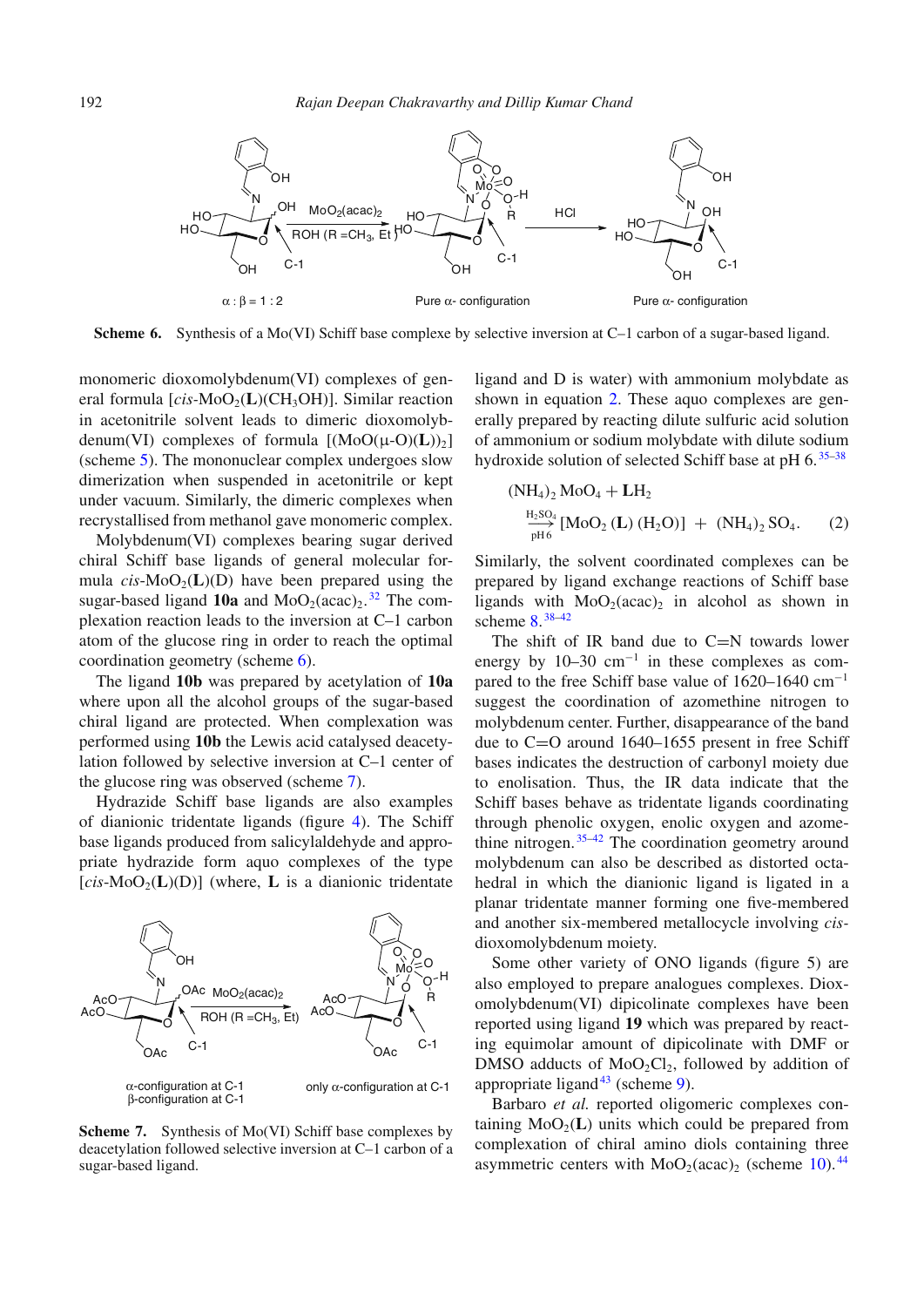

Figure 4. Various hydrazide Schiff bases reported for preparation of dioxomolybdenum(VI) complexes. (Reference numbers are given in brackets).

<span id="page-6-0"></span>

**Scheme 8.** Synthesis of molybdenum(VI) hydrazide Schiff base complexes.



**Figure 5.** Various other tridentate ligands used for preparing dioxomolybdenum(VI) complexes.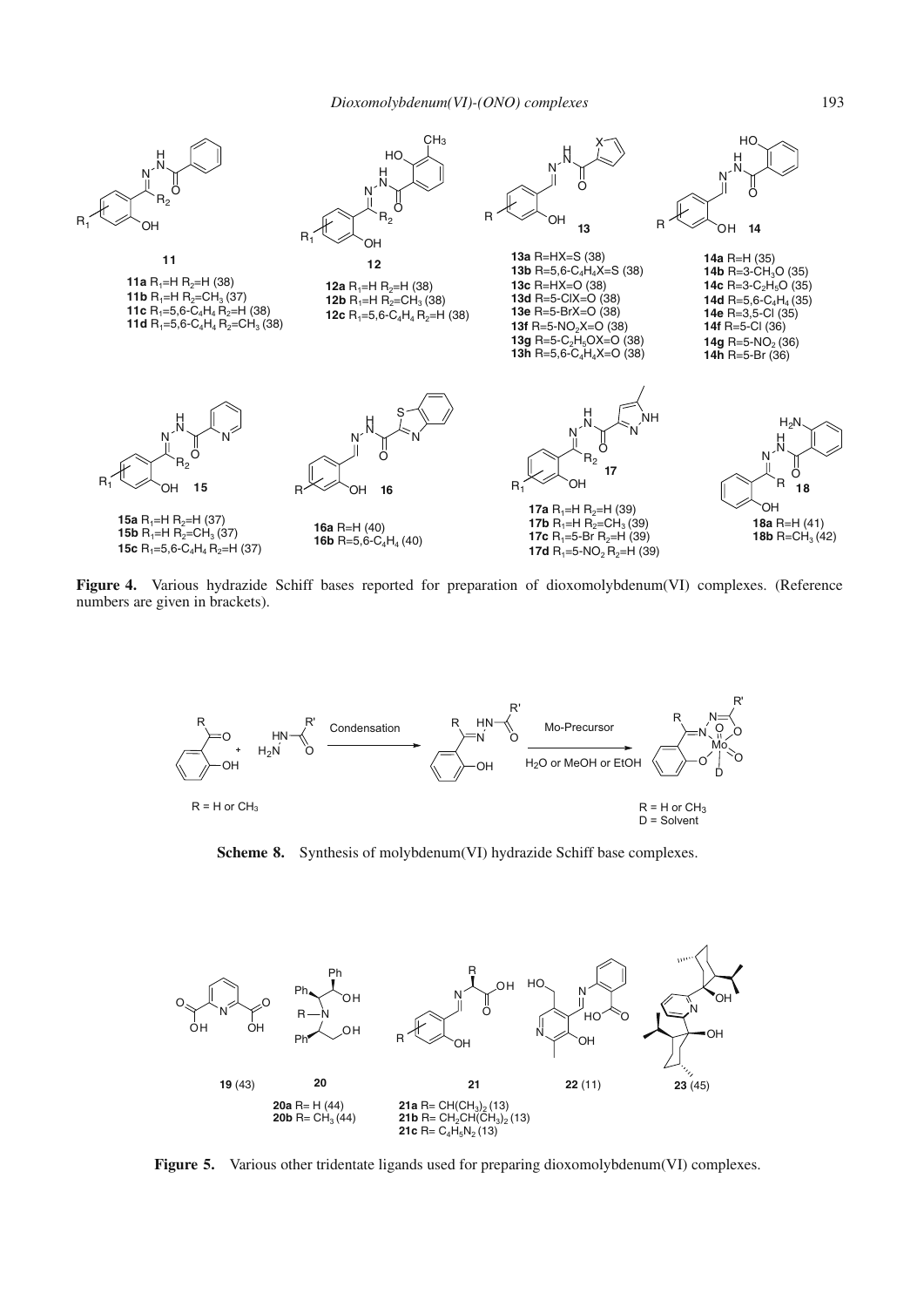<span id="page-7-0"></span>

**Scheme 9.** Synthesis of dioxomolybdenum(VI) pyridine-2,6-dicarboxylate.

<span id="page-7-1"></span>

**Scheme 10.** Dioxomolybdenum(VI) complexes containing enantiomerically pure amino diol ligands. The structure shown here is the repeating unit of the linear oligomeric complex (see figure [2\)](#page-2-0).

<span id="page-7-2"></span>

Scheme 11. Dioxomolybdenum(VI) complexes with pyridine-diol ligand.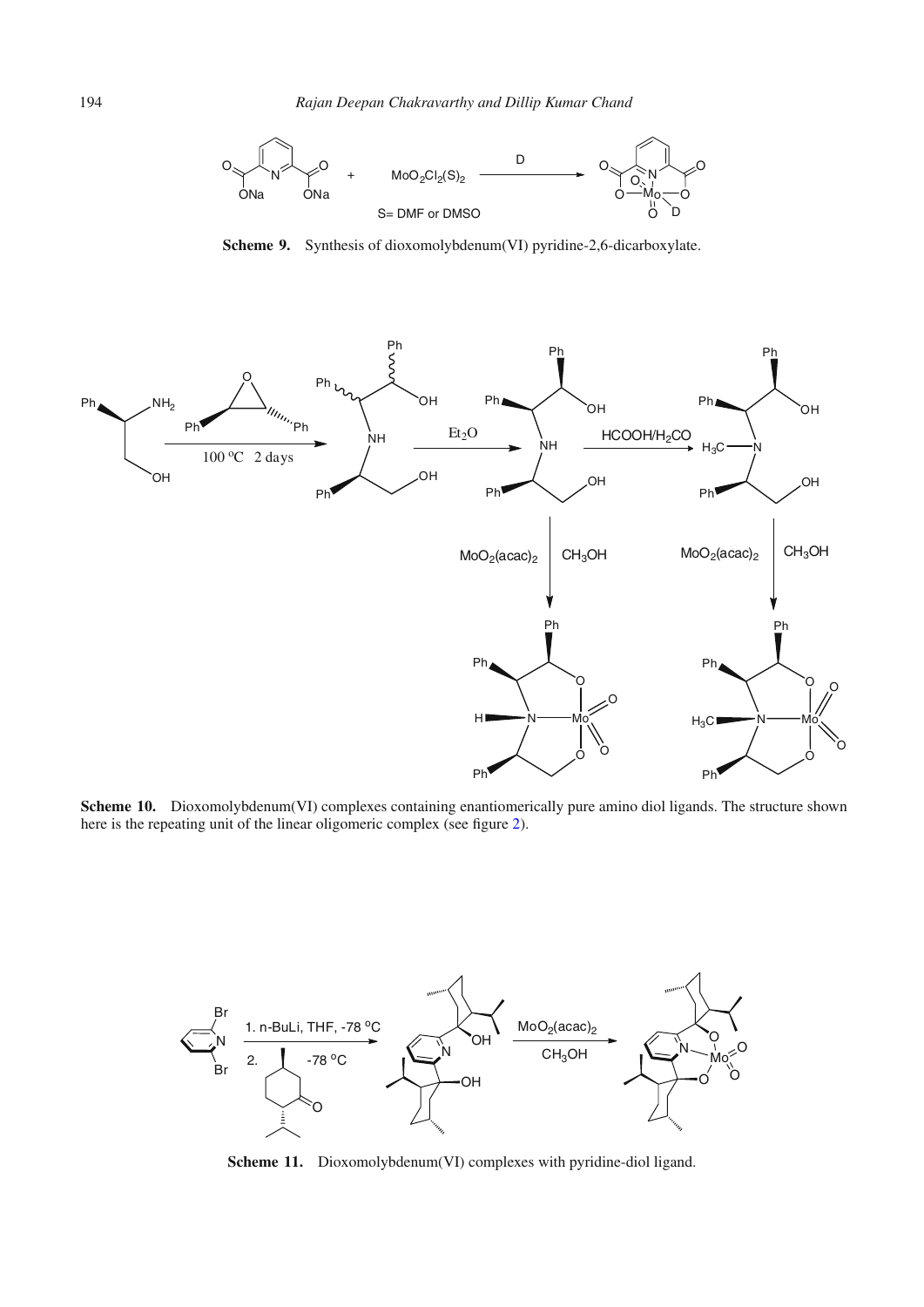<span id="page-8-0"></span>

**Scheme 12.** Formation of oxomolybdenum(IV) from dioxomolybdenum(VI) during the oxo transfer reaction.

The amino diols are prepared by using the methodology of nucleophilic attack of required amine on epoxide. The metal centre in the complex is coordinated in a distorted octahedral geometry displaying a *cis*dioxo unit and two *trans-*alkoxo atoms. The coordination polyhedron is completed by a nitrogen atom and by a bridging oxo-oxygen atom from an adjacent unit leading to a linear polymer as shown in figure [2.](#page-2-0) It is suggested that the linear polymeric chain connected through  $Mo=O^{...}Mo$  bridges in solid state is most likely cleaved by the solvent molecule to form the mononuclear complex.

Bellemin–Laponnaz *et al.* have reported a  $C_2$ symmetric dioxomolybdenum(VI) complex with a chiral pyridine-diol ligand derived from menthone as shown in (scheme  $11$ ).<sup>[45](#page-12-18)</sup> The NMR spectrum of the molybdenum complex showed only one set of resonance for two menthol groups on the chiral pyridine-diol ligand supporting its symmetry.

Dioxomolydenum(VI) complexes can also be pre-pared with Schiff bases of amino acids. <sup>[11](#page-12-19)[,13](#page-12-20)</sup> The general method for the preparation of such complexes follows the same procedure as shown in (scheme [1\)](#page-1-0). The Schiff base which contains phenolic, carboxylic and imine groups acts as dianionic tridentate ligand which when complexed with suitable Mo-precursor give *cis*-dioxo Mo(VI) complexes.

## **3. Applications**

Major focus with respect to applications of *cis*-MoO2-(ONO) type complexes have been oxo transfer reactions like epoxidation, sulfoxidation and phosphine oxidation reactions. Besides the oxidation reaction, the complexes prepared from a bisphenol ligand shown in scheme  $5$  along with Et<sub>2</sub>AlCl are used as catalysts for ROMP of norbornene. [34](#page-12-11) The molybdenum complex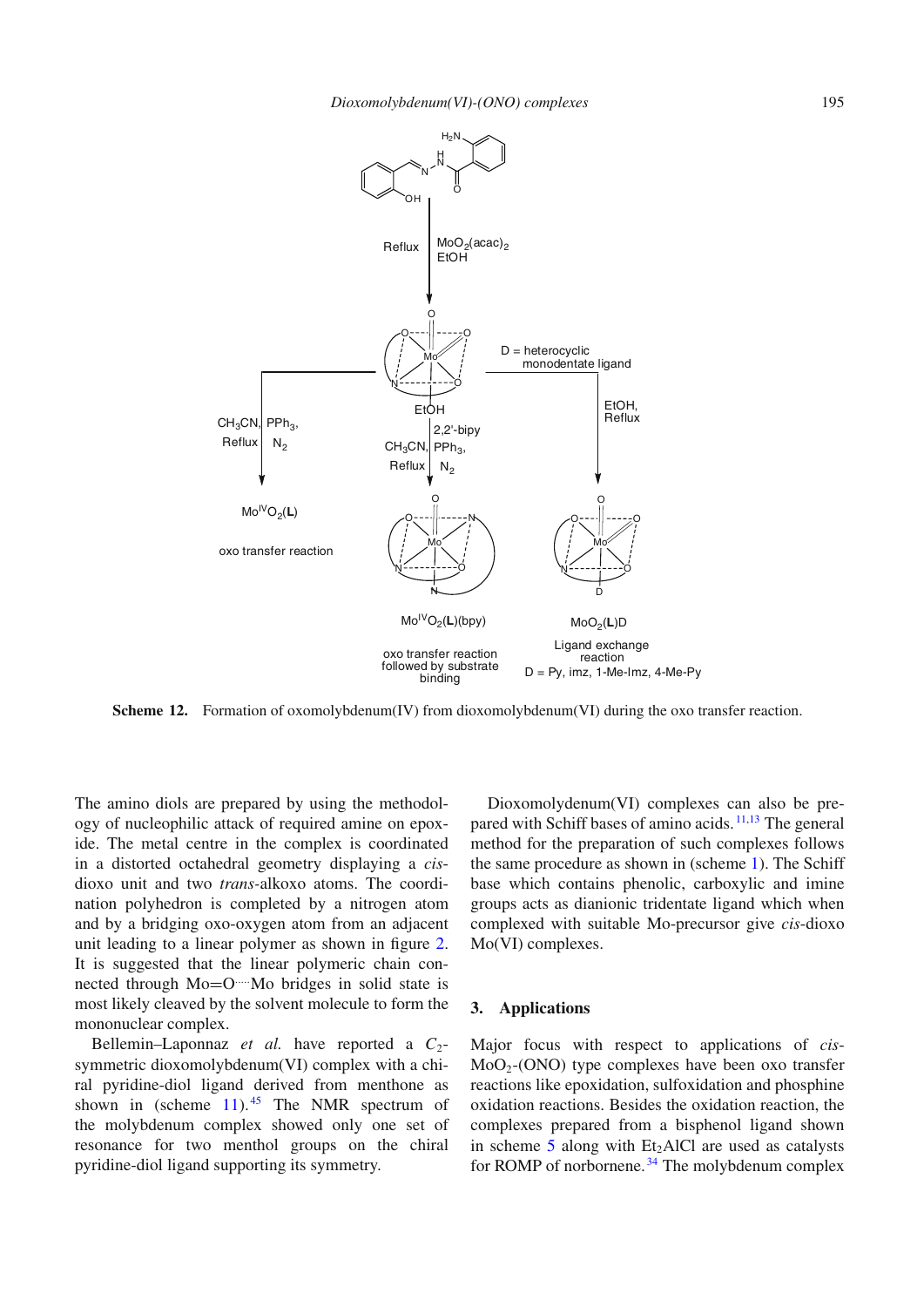with Schiff base derived from 3-formyl salicylic acid and *o*-hydroxybenzylamine is supported on polymer and used as catalysts for the oxidation and oxidative bromination of organic substrates. [46](#page-12-21) In a separate line, novel bimetallic complexes have also been reported in order to study the metal–metal interaction. Some of these applications are discussed in this section.

#### 3.1 *Oxygen atom transfer reactions*

It has been assumed for several years that the presence of sulfur atoms coordinated to molybdenum is a requisite for oxygen atom transfer reactions in order to mimic oxotransferases enzymes. However, certain molybdenum(VI) complexes of dibasic tridentate ONO ligands having no S center are found to oxidize a variety of tertiary phosphines, thus mimicking the active sites of oxo transfer enzymes. Although tertiary phosphines are not physiological substrates, they are the most commonly used model substrates for studying oxygen atom transfer reactions. Topich and Lyon III observed the formation of oxomolybdenum(IV) complexes during the oxo transfer process mediated by some Mo(VI) complexes. [47](#page-12-22) Boyd and Spence have reduced Mo(VI) complexes using tertiary phosphines where upon in some cases monomeric Mo(IV) and other cases  $\mu$ oxo-dimolybdenum $(V)$  compounds are formed.<sup>[48](#page-12-23)</sup> Thus, whether dimer formation is an essential characteristic of the oxotransfer reaction or not is being debated.

The Mo(VI) complexes i.e.,  $cis-MoO<sub>2</sub>(L)(C<sub>2</sub>H<sub>5</sub>OH)$ prepared from ligands 18a or 18b react with PPh<sub>3</sub> in acetonitrile under dry nitrogen, in presence or absence of bpy to give OPPh<sub>3</sub> (scheme  $12$ ). The other products formed during the oxidation study are MoO(**L**) or MoO(**L**)(bpy) which support the formation of Mo(IV) intermediates during the oxotransfer process. [41](#page-12-24)[,42](#page-12-15) This reaction is a good model of the oxo transfer reactions exhibited by molybdoenzymes. The Mo(VI) complexes derived from aminodiol 20 can oxidise PPh<sub>3</sub> catalytically in DMSO. The mechanism involve formation of Mo(IV) species as intermediate as shown in scheme [13.](#page-9-0) [44](#page-12-17)

## 3.2 *Catalytic epoxidation*

Molybdenum complexes are considered to be very efficient catalysts for epoxidation reactions using alkyl hydroperoxide as oxidants. $24$  The dioxomolybdenum(VI) complexes with Schiff base, derived from *tris*(hydroxymethyl)amino methane and substituted salicylaldehyde show good catalytic activity (up to 100% yield) and selectivity in the epoxidation of cyclohex-

<span id="page-9-0"></span>

**Scheme 13.** Proposed mechanism for the catalytic oxo transfer reaction from DMSO to PPh<sub>3</sub>.

ene with *t*-butylhydroperoxide. Introduction of electron withdrawing group to the salicylidene ring of complex strongly increases the effectiveness of a catalyst. The initial step involved in the process is the dimerisation of the complex which reacts with the peroxide to give a mononuclear intermediate complex  $MoO<sub>2</sub>(L)(TBHP)$ where peroxo oxygen is activated followed by epoxidation of the substrate (scheme [14\)](#page-10-0). The sugar-based Schiff base Mo(VI) complexes prepared from ligand **10** show high catalytic activity for epoxidation. The enantiomeric excess up to 30% was obtained in case of  $cis$ - $\beta$ -methyl styrene.<sup>[32](#page-12-12)</sup> In case of epoxidation of allylic alcohol, the Schiff base Mo(VI) complexes from amino acids induce enantiomeric excess up to 15%. [13](#page-12-20)

## 3.3 *Catalytic oxidation of sulfide*

The oxidation of various organic sulfides by urea hydrogenperoxide in presence of a Mo(VI) catalyst has been reported by Sheikhshoaie *et al.* (scheme [15\)](#page-10-1). [25](#page-12-26) The formation of sulfoxide and sulfone can be well-controlled by utilizing the suitable molar ratio of oxidant and substrate. Further, this catalyst shows excellent chemoselectivity. A sulfide having double bond was also transformed into sulfoxide in good yield without affecting it. The sulfides having benzylic and phenyl substituent were selectively oxidized to their corresponding sulfoxide without undergoing oxidation at the benzylic carbon.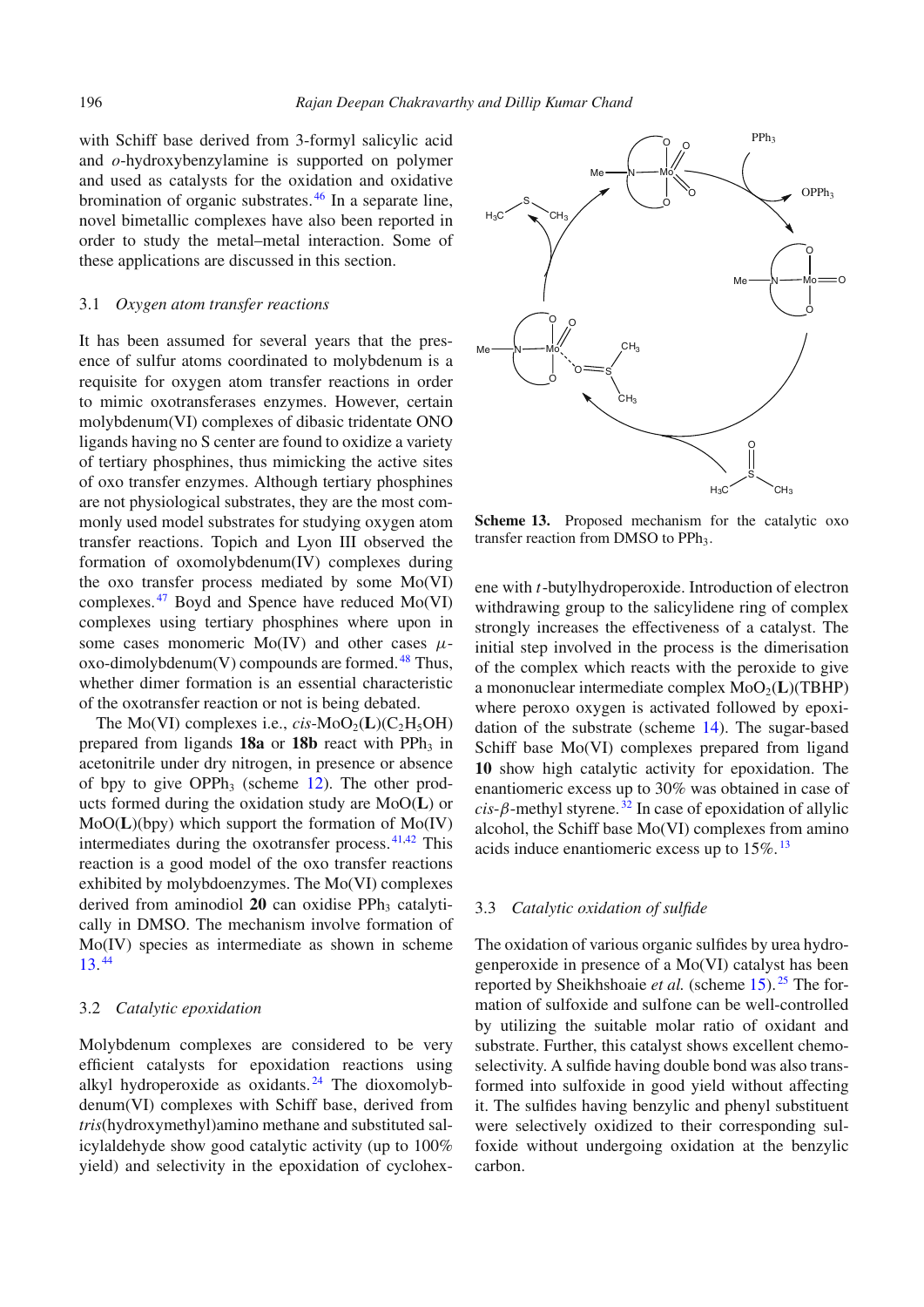<span id="page-10-0"></span>

**Scheme 14.** Proposed mechanism for catalytic epoxidation reaction.

<span id="page-10-1"></span>

Scheme 15. Selective oxidation of sulfides to sulfoxides and sulfones.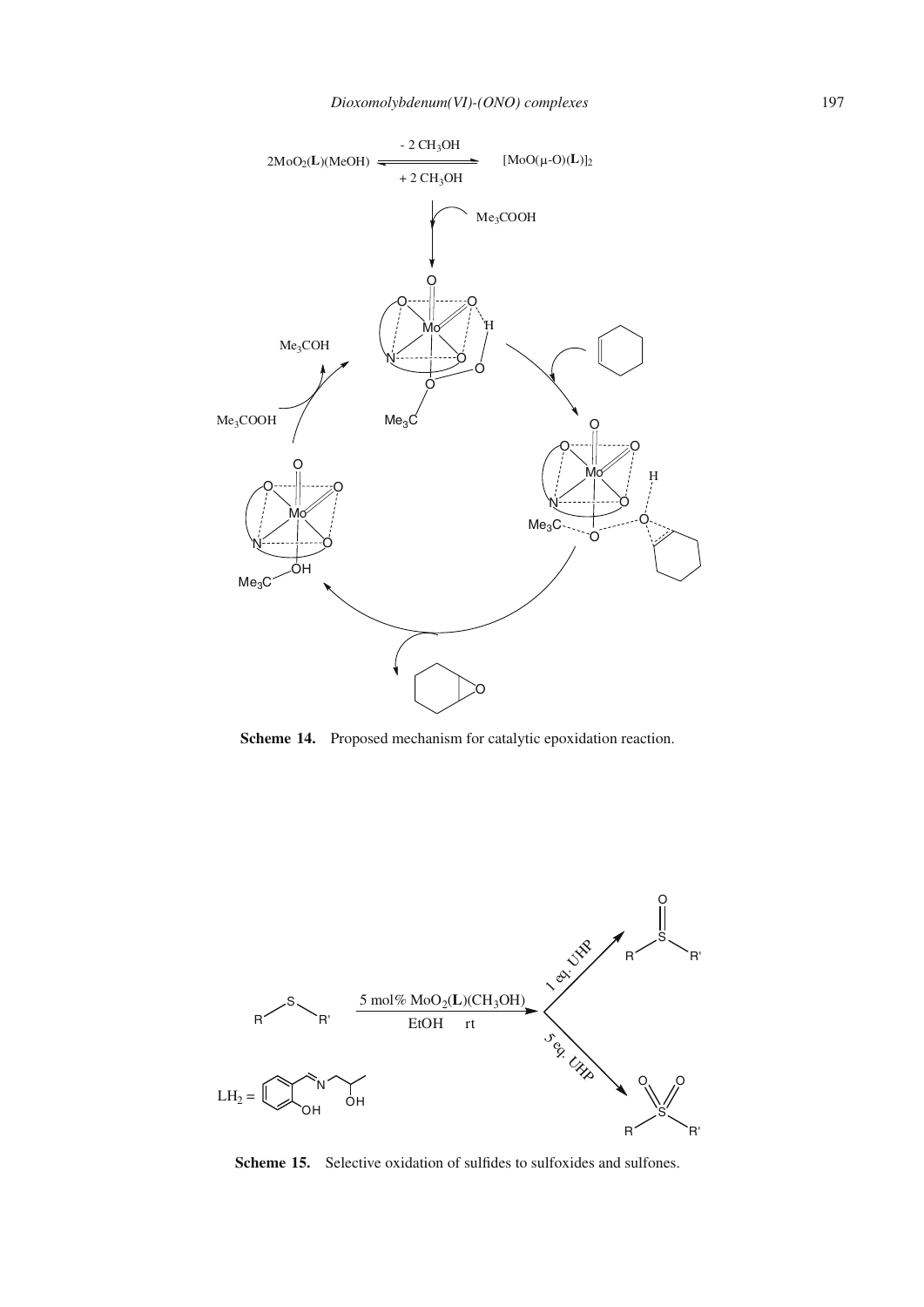<span id="page-11-3"></span>

**Scheme 16.** Synthesis of mixed metal complex of Mo(VI) with Cu(II) ions.

## 3.4 *Synthesis of mixed metal complexes containing cubane like core*

Mixed metal complexes are prepared by reacting  $MoO<sub>2</sub>(L)(CH<sub>3</sub>OH)$  with copper(II) acetate aiming to study metal-metal interaction. $49$  Such types of structures are also found in biological systems. The uncoordinated alcoholic group of the molybdenum complexes and methanol are deprotonated followed by complexation with  $Cu(II)$  ions (scheme [16\)](#page-11-3) to give a novel tetarnuclear cube like structure as shown in figure [6.](#page-5-0)

Mo(VI)–Cu(II) Schiff base complexes having cubane-like cores of formula  $Cu<sub>2</sub>Mo<sub>2</sub>O<sub>4</sub>$  can be described as strongly distorted cube in which four corners are occupied by two molybdenum and two copper



**Figure 6.** Molecular structure of the mixed cube like complex.

atoms. The cube is completed by four oxygen atoms from the two Schiff base molecules and two methoxy ligands.

#### **4. Conclusion**

The chemistry of dioxomolybdenum(VI)-(ONO) type complexes is discussed in this review. The general synthesis for the preparation of complexes using Schiff base, hydrazide Schiff base and other related tridentate ligands is covered. This review also focuses on various structural properties of molybdenum complexes and the applications of some complexes particularly in oxygen transfer reactions. These complexes may act as potential catalysts for application in organic synthesis which is not yet well explored. Chiral complexes of similar formulations can be probed for affecting asymmetric synthesis. We are now paying attention to the chemistry of chiral *cis*-MoO<sub>2</sub>(ONO) complexes.

#### **Acknowledgements**

We thank Council of Scientific and Industrial Research (CSIR), India for providing financial support (No.01 (2108)/07/EMR-II) to our research project on 'Molybdenum-based catalysts for organic transformations'.

#### **References**

- <span id="page-11-0"></span>1. Hille R 1996 *Chem. Rev.* **96** 2757
- <span id="page-11-1"></span>2. (a) Grasselli R K 1999 *Catal. Today* **49** 141; (b) Jørgensen K A 1989 *Chem. Rev.* **89** 431; (c) Schrock R R and Hoveyda A H 2003 *Angew. Chem. Int. Ed.* **42** 4592
- <span id="page-11-2"></span>3. Jeyakumar K and Chand D K 2009 *J. Chem. Sci.* **121** 111